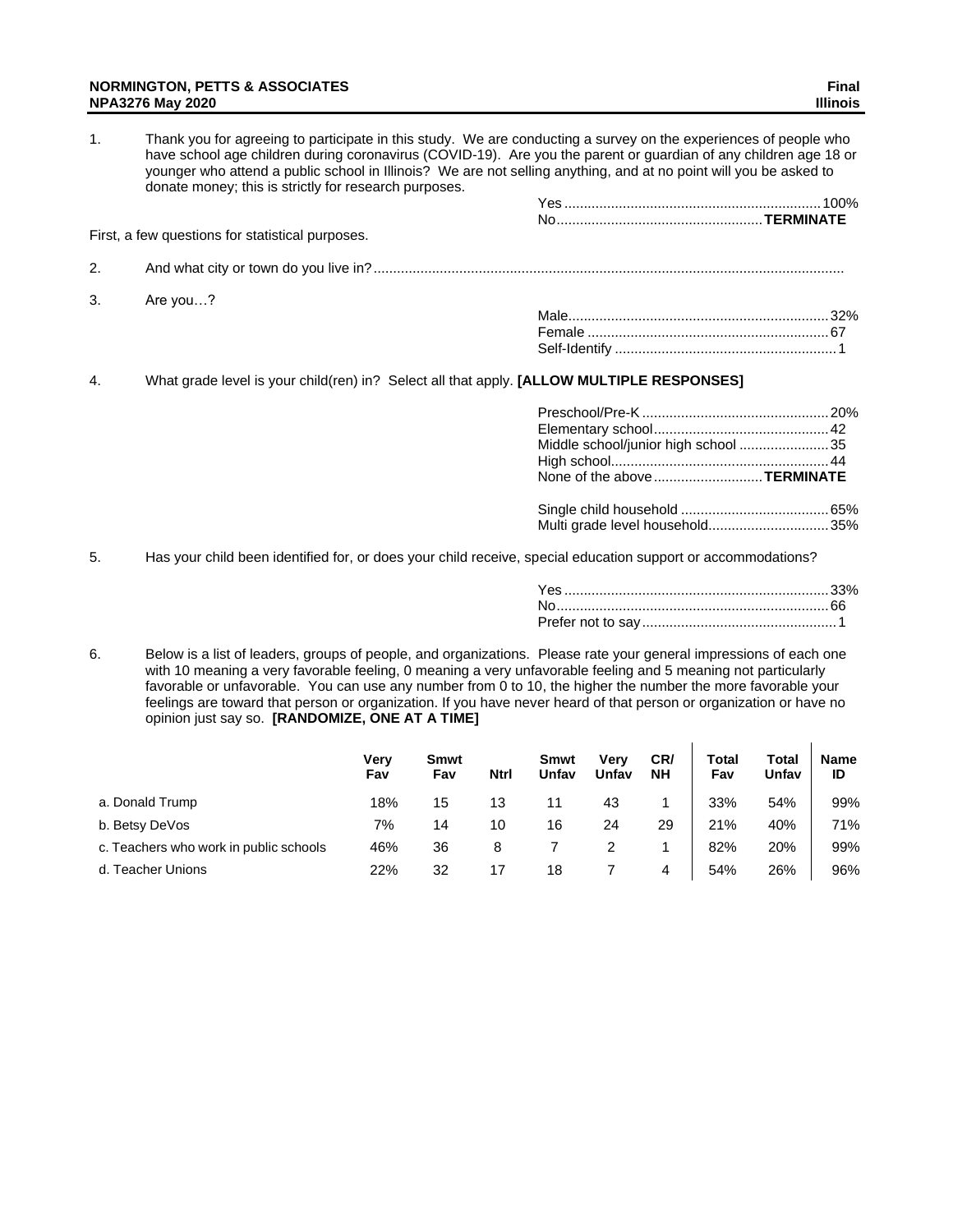7. In terms of your job status, are you…?

|    | $\mu$ . In terms or your job status, are you?                                                                         |  |
|----|-----------------------------------------------------------------------------------------------------------------------|--|
|    |                                                                                                                       |  |
|    |                                                                                                                       |  |
|    |                                                                                                                       |  |
|    |                                                                                                                       |  |
|    |                                                                                                                       |  |
|    |                                                                                                                       |  |
|    |                                                                                                                       |  |
|    |                                                                                                                       |  |
| 8. | [IF Q7=1-3,7] Have you been laid off or had your hours or pay reduced because of the coronavirus outbreak?<br>(n=409) |  |
|    |                                                                                                                       |  |
|    |                                                                                                                       |  |

| I have not been laid off or had my hours or pay reduced, but |  |
|--------------------------------------------------------------|--|
|                                                              |  |
|                                                              |  |
|                                                              |  |

9. **[IF Q7=1,2,4,7]** Are you currently working from home as a result of the coronavirus outbreak? **(n=397)**

10. What are the biggest challenges you have faced during the coronavirus pandemic?

| <b>SOCIAL DISTANCING 25%</b><br>Not seeing other people  7%<br>Cancellation of events  2% | DISTANCE LEARNING  16%<br>Distance learning 15%<br>Technical issues 1%<br>Connecting with my student | <b>WORKING FROM HOME10%</b><br>Working from home5%<br>Balancing life and work  4%<br>Being productive  1%<br>Time management<1% |
|-------------------------------------------------------------------------------------------|------------------------------------------------------------------------------------------------------|---------------------------------------------------------------------------------------------------------------------------------|
|                                                                                           | <b>HEALTH CONCERNS 12%</b>                                                                           |                                                                                                                                 |
|                                                                                           | Worried about getting                                                                                | Getting groceries7%                                                                                                             |
|                                                                                           |                                                                                                      | Can't find things in stores1%                                                                                                   |
| <b>FINANCIAL ISSUES 25%</b>                                                               | Keeping my family safe  3%                                                                           |                                                                                                                                 |
|                                                                                           |                                                                                                      |                                                                                                                                 |
|                                                                                           | Losing health insurance  1%                                                                          | Wearing face mask 2%                                                                                                            |
| Difficulty finding jobs 4%                                                                | Keep sanitizing our home 1%                                                                          | Uncertain about the future1%                                                                                                    |
| Losing my job  3%                                                                         |                                                                                                      |                                                                                                                                 |
| Economic recession 3%                                                                     |                                                                                                      |                                                                                                                                 |
|                                                                                           | Taking care of kids  10%                                                                             |                                                                                                                                 |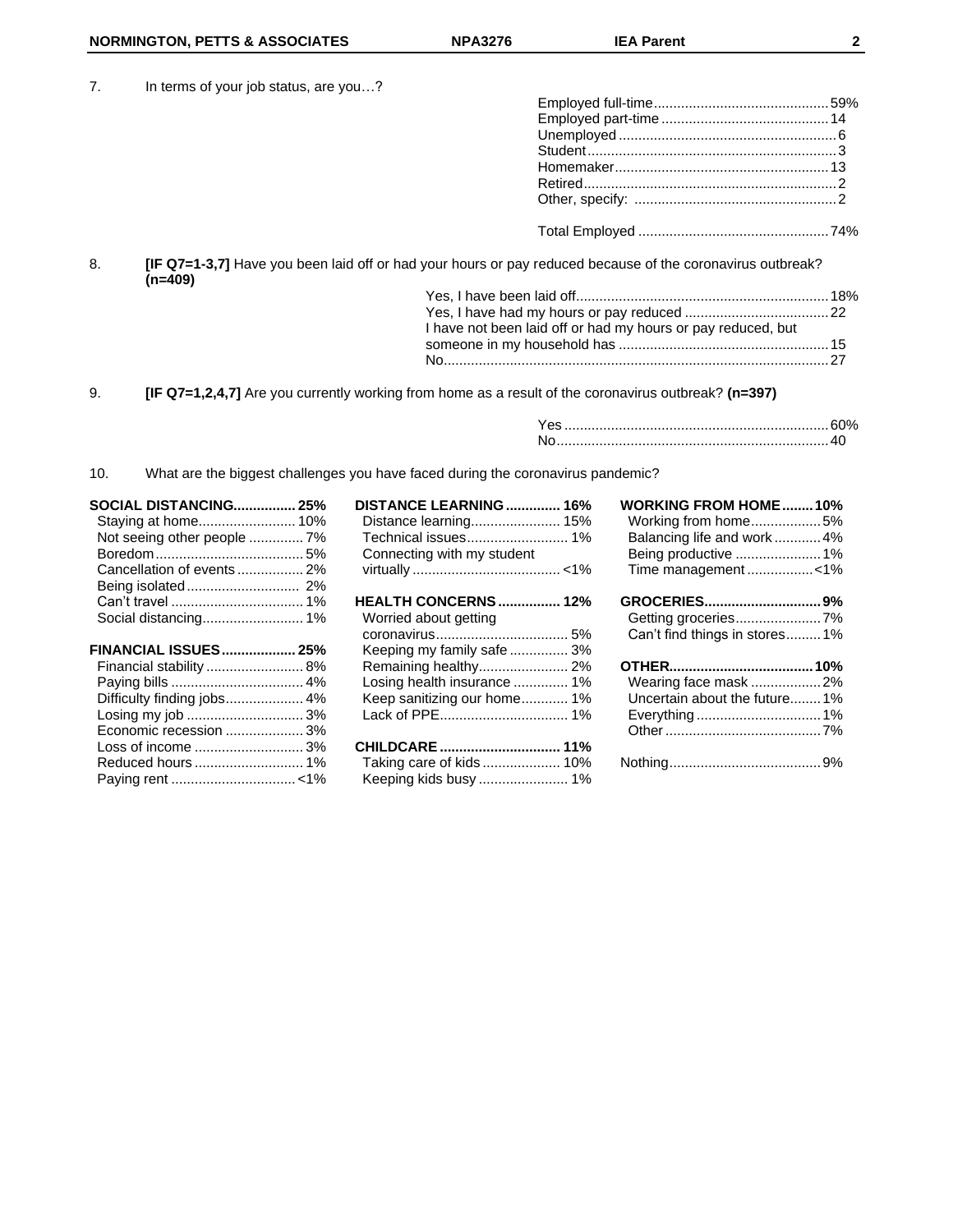11. Below are a list of concerns some people have during the coronavirus pandemic. For each one, please indicate how serious of a concern this is for you.

|          | <b>VERY</b>                                             | <b>SMWT</b> | <b>NOT</b> | <b>NOT</b> |       | TOTL       | <b>TOTL</b> |
|----------|---------------------------------------------------------|-------------|------------|------------|-------|------------|-------------|
|          | <b>SRS</b>                                              | <b>SRS</b>  | THAT       | AT ALL     | [N/A] | <b>SRS</b> | <b>NOT</b>  |
| a.       |                                                         | 29          | 17         |            | 9     | 67%        | 23%         |
| b.       |                                                         | 27          | 25         | 18         | 3     | 55%        | 42%         |
| C.       |                                                         | 14          | 18         | 22         | 25    | 36%        | 39%         |
| d.       | Balancing demands of a job with children at home  27%   | 22          | 20         | 16         | 14    | 49%        | 36%         |
| е.       |                                                         | 32          | 21         | 13         | 3     | 62%        | 34%         |
| f.       |                                                         | 28          | 14         | 8          | 2     | 76%        | 22%         |
| g.<br>h. | Getting sick or close friends or family members getting | 32          | 20         | 10         | 6     | 64%        | 30%         |
|          |                                                         | 31          | 15         | 10         | 4     | 71%        | 25%         |
| j.<br>j. | Knowing what degree of social distancing is appropriate | 26          | 20         | 20         |       | 53%        | 41%         |
|          |                                                         | 28          | 18         | 13         | 2     | 66%        | 31%         |

12. Below is a list of leaders, groups of people, and organizations. For each one, please indicate if you approve or disapprove of the job they are doing handling the coronavirus pandemic. **[RANDOMIZE, ONE AT A TIME]**

|                |                                                           | <b>STR</b><br><b>APP</b> | SMWT<br><b>APP</b> | <b>SMWT</b><br><b>DIS</b> | <b>STR</b><br><b>DIS</b> | [DK] | TOTL<br><b>APP</b> | ΤΟΤL<br><b>DIS</b> |
|----------------|-----------------------------------------------------------|--------------------------|--------------------|---------------------------|--------------------------|------|--------------------|--------------------|
| а.             |                                                           |                          | 23                 | 13                        | 43                       | 3    | 40%                | 57%                |
|                | b. U.S. Secretary of Education Betsy DeVos  11%           |                          | -22                | 14                        | 25                       | 28   | 33%                | 39%                |
| C <sub>1</sub> |                                                           |                          | 46                 | 15                        | 5                        |      | 73%                | <b>20%</b>         |
| d.             |                                                           |                          | 30                 | 16                        | 21                       | 5    | 58%                | 37%                |
|                |                                                           |                          | 45                 | 16                        | 9                        |      | 69%                | <b>24%</b>         |
| f.             |                                                           |                          | -39                | 8                         | 5                        | 4    | 83%                | 13%                |
| g.             |                                                           |                          | 35                 | 6                         | 4                        | 3    | 87%                | 10%                |
| h.             | School support staff at your child(ren)'s school like bus |                          |                    |                           |                          |      |                    |                    |
|                |                                                           |                          | 37                 | $\overline{7}$            | 3                        | 9    | 80%                | 10%                |

13. Compared to how you felt before the coronavirus, do you now feel more positive about educators, less positive, or about the same?

#### 14. Have school closures impacted your family? **[ALLOW MULTIPLE RESPONSES]**

My child(ren)'s school is closed .....................................................90% My child(ren)'s school is open, but I/we are keeping them home ....8 My child(ren) are still attending school.............................................4

15. **[IF Q14=1,2]** What is your primary form of childcare for your child(ren) during this coronavirus pandemic? **[ALLOW MULTIPLE RESPONSES] (n=481)**

| They are with a paid babysitter or other childcare provider 3 |  |
|---------------------------------------------------------------|--|
|                                                               |  |
|                                                               |  |

16. **[IF Q14=1]** Are your children participating in distance learning through their school? Distance learning is providing instruction either virtually or providing materials via download or prepared packets. **(n=449)**

**[IF Q16=2, SKIP TO Q26]**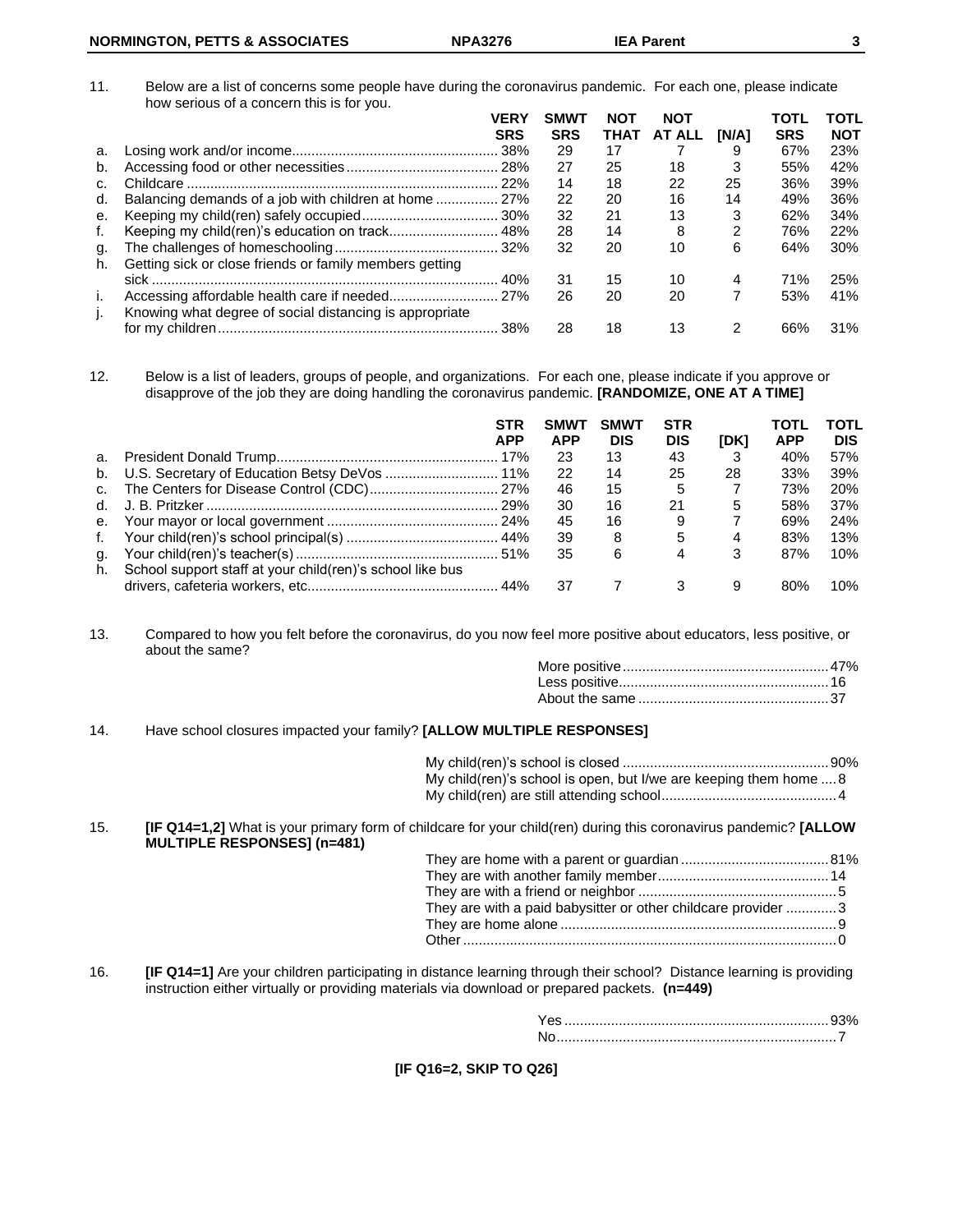17. Which of the following methods is your child(ren) currently accessing distance learning? Select all that apply. **(n=419)**

| Scheduled virtual real-time video class discussions 57 |  |
|--------------------------------------------------------|--|
| Pre-recorded videos to view on their own schedule37    |  |
| Calling or video chats to teachers through the phone34 |  |
| Hard-copy packets and instructional activities  28     |  |
|                                                        |  |
|                                                        |  |

18. And which of the following methods do you prefer that your child(ren) accesses distance learning? Select all that apply. **(n=419)**

| Scheduled virtual real-time video class discussions58% |  |
|--------------------------------------------------------|--|
|                                                        |  |
|                                                        |  |
| Calling or video chats to teachers through the phone35 |  |
| Hard-copy packets and instructional activities 32      |  |
|                                                        |  |
|                                                        |  |

19. Using a scale from zero to ten, how well is distance learning going for your child(ren) with 10 meaning a very well, 0 meaning a very poorly and 5 meaning not particularly well or poorly. You can use any number from 0 to 10. **(n=419)**

## 20. What is going well with distance learning? **(n=419)**

| Getting things done  10%       |  |
|--------------------------------|--|
| Getting better grades 7%       |  |
| Materials are accessible 3%    |  |
| CONTINUITY 16%                 |  |
| Continue child's education 16% |  |
| FLEXIBILITY 14%                |  |
| Flexible schedule 6%           |  |
| They can do the work on their  |  |
|                                |  |
| It is convenient 4%            |  |
| GOOD FOR CHILD 12%             |  |
| Child is more focused 6%       |  |
| Child is enjoying it3%         |  |
| Child being independent 2%     |  |
| They have less time sitting    |  |

| <b>COMMUNICATION 9%</b><br>Communication with their<br>Communication with their        |  |
|----------------------------------------------------------------------------------------|--|
| <b>KEEPS CHILD BUSY  8%</b><br>They are provided with things<br>It keeps child busy 2% |  |
| It is safer for the children 7%                                                        |  |
| Teachers are doing their best 4%<br>Having excellent teachers 2%                       |  |

| <b>GOOD FOR PARENTS 5%</b><br>Being more connected to |  |
|-------------------------------------------------------|--|
|                                                       |  |
|                                                       |  |
| Positive mentions4%                                   |  |
|                                                       |  |
|                                                       |  |
|                                                       |  |
|                                                       |  |

### 21. What is not going well with distance learning? **(n=419)**

| <b>LESS/WORSE LEARNING 22%</b>      |  |
|-------------------------------------|--|
|                                     |  |
| Distance learning is ineffective 4% |  |
| Not enough work to do  3%           |  |
| Difficulties teaching children 3%   |  |
|                                     |  |
| Not enough material  1%             |  |
| No hands-on activities <1%          |  |
|                                     |  |
| <b>LACK OF CONCENTRATION 19%</b>    |  |

in school ...................................... 2%

| <b>POOR COMMUNICATION  13%</b><br>Lack of communication 12%<br>Lack of timely feedback<1%<br>Less recognition to student's<br>accomplishment <1% |  |
|--------------------------------------------------------------------------------------------------------------------------------------------------|--|
| LACK OF SUPPORT 9%<br>Not enough support from                                                                                                    |  |
| TECHNOLOGY ISSUES 4%<br>Technology issues 2%<br>Unstable internet connection 2%                                                                  |  |

| NO SOCIAL INTERACTION2%     |  |
|-----------------------------|--|
| Miss being in class1%       |  |
| Being isolated1%            |  |
|                             |  |
| Hard to balance schedule 3% |  |
|                             |  |
|                             |  |
|                             |  |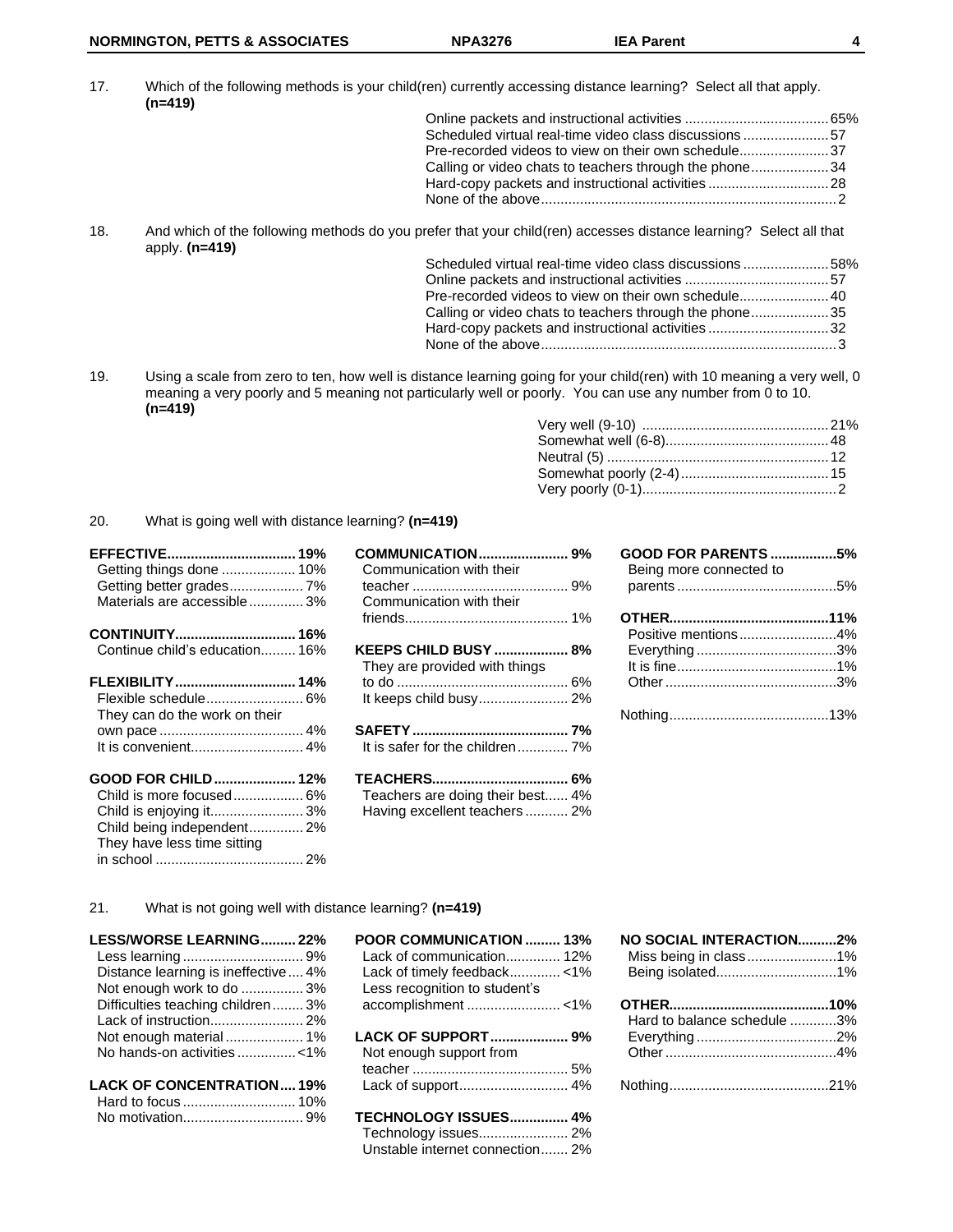22. How effective do you think distance learning will be for your child(ren)? **(n=419)**

23. Do you feel your child(ren)'s school is sending you too much communication about distance learning, not enough communication, or about the right amount of communication? **(n=419)**

| About the right amount of communication61 |  |
|-------------------------------------------|--|

24. Based on your observation, which of the following best describes how your child(ren) are reacting to distance learning? Select all that apply. **[RANDOMIZE] (n=419)**

25. Below are a list of issues or problems some families have experienced during the coronavirus pandemic with distance learning. Please indicate if you have experienced any of these issues with your own child(ren). Select all that apply. **[RANDOMIZE] (n=419)**

| The social-emotional well-being of my child(ren) and lack of supports (i.e. counselors) 23 |  |
|--------------------------------------------------------------------------------------------|--|
| I'm having difficulty helping my child(ren) prepare for school or school assignments 19    |  |
| Lack of communication or difficulty in communicating to my child(ren)'s teacher(s) 18      |  |
|                                                                                            |  |
|                                                                                            |  |
|                                                                                            |  |
|                                                                                            |  |
|                                                                                            |  |

26. Which 2 or 3 of the following should be the top priorities to address for schools during the coronavirus pandemic? **[RANDOMIZE]**

| Provide parents with resources and training for                                            |  |
|--------------------------------------------------------------------------------------------|--|
|                                                                                            |  |
| Work to close the digital divide so all students have access to computers and internet30   |  |
|                                                                                            |  |
|                                                                                            |  |
| Provide online communities for parents to share their experiences with distance learning23 |  |
| Fight to make sure school employees continue to get paid while schools are closed 23       |  |
| Provide mobile food deliveries for students who receive free-and-reduced cost lunches22    |  |
|                                                                                            |  |
|                                                                                            |  |
|                                                                                            |  |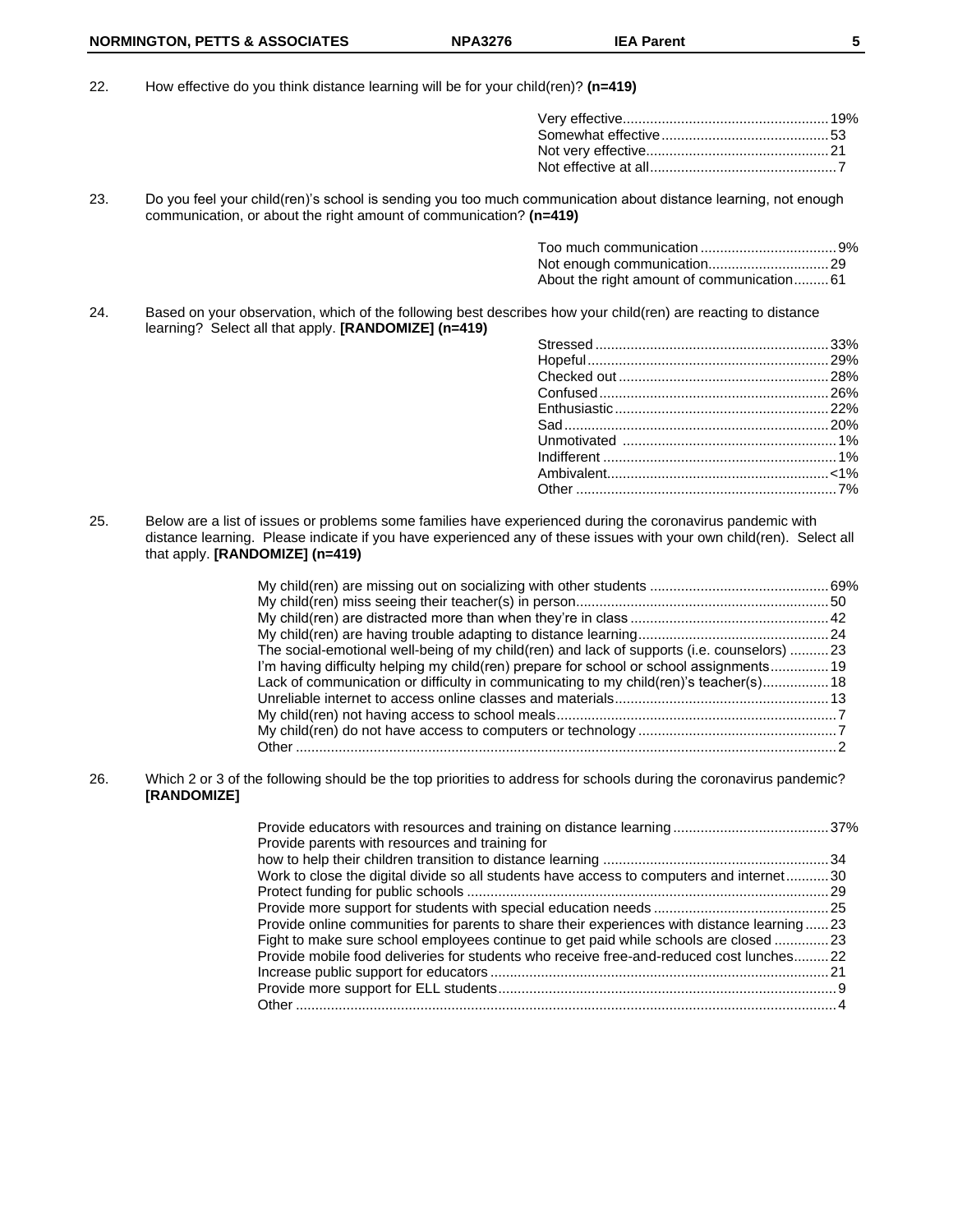27. And thinking about next school year, the one that is scheduled to start in August or September of 2020, which one is the closest to how you want the school year to be for your child(ren)?

|     | A mix of in-person and distance learning, where they alternate days of distance<br>and in-person learning so half of students are at school in a building on any given | 29 |
|-----|------------------------------------------------------------------------------------------------------------------------------------------------------------------------|----|
|     | A mix of in-person and distance learning where they spend half of each day in-                                                                                         |    |
| 28. | And thinking about next school year again, which one is the closest to what you expect the school year to be for                                                       |    |

| your child(ren)? |                                                                                                                                                                        |      |
|------------------|------------------------------------------------------------------------------------------------------------------------------------------------------------------------|------|
|                  |                                                                                                                                                                        |      |
|                  |                                                                                                                                                                        |      |
|                  | A mix of in-person and distance learning, where they alternate days of distance<br>and in-person learning so half of students are at school in a building on any given |      |
|                  |                                                                                                                                                                        | . 35 |
|                  | A mix of in-person and distance learning where they spend half of each day in-                                                                                         |      |

Finally, a few more questions for statistical purposes.

29. Are you a public school employee or former public school employee? If not, is any member of your immediate family a public school employee?

| No, but someone in my immediate family is a public school employee 10 |  |
|-----------------------------------------------------------------------|--|
|                                                                       |  |

30. In what year were you born?

| 45-49 [13%] |  |
|-------------|--|
|             |  |
|             |  |
|             |  |
|             |  |
|             |  |
|             |  |

31. What is the last year of schooling that you have completed?

| 4 year college graduate or bachelor's degree26 |  |
|------------------------------------------------|--|
| Graduate school or advanced degree 19          |  |